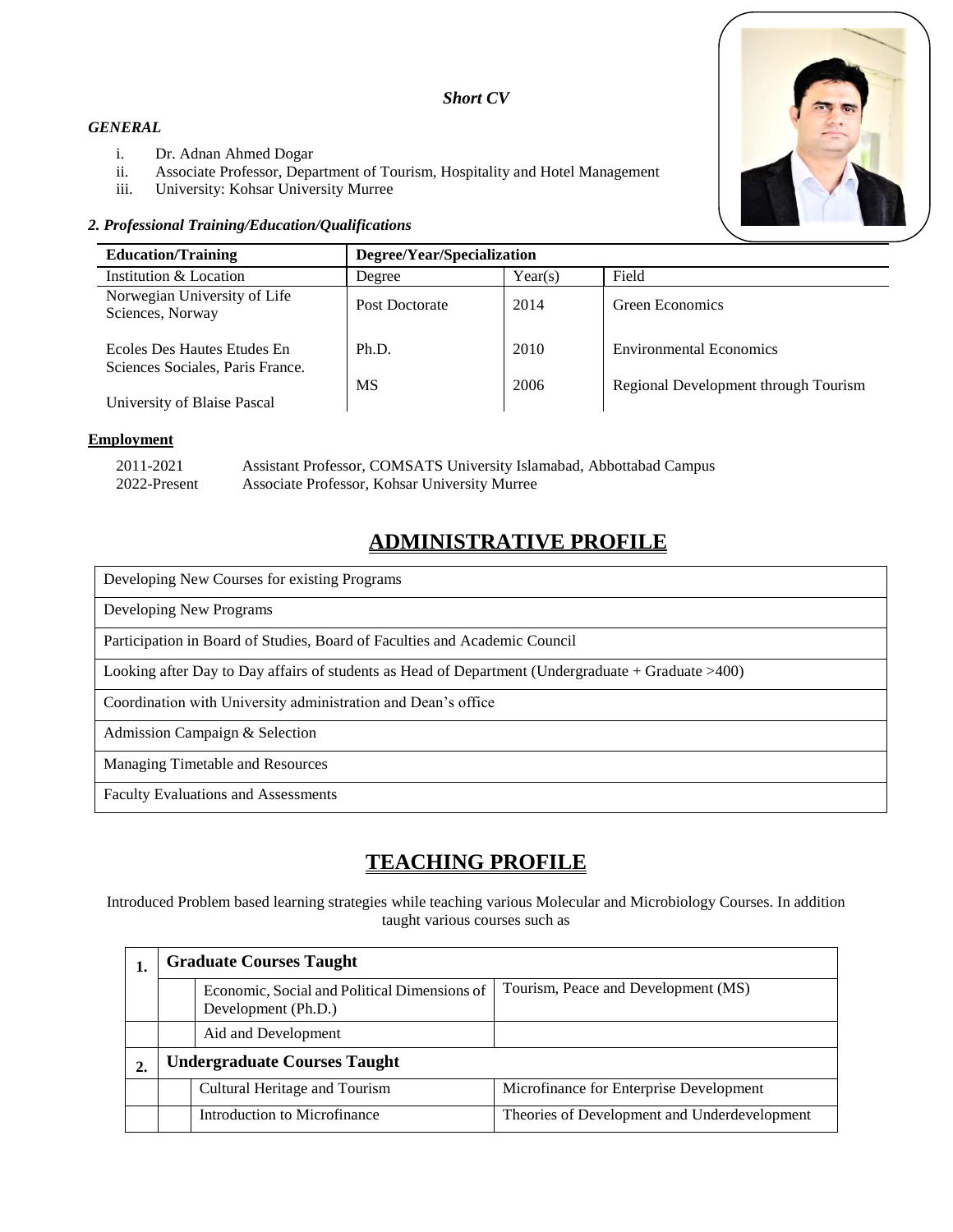|  |  | Economics for Development Studies etc. | Natural Resource Management |
|--|--|----------------------------------------|-----------------------------|
|--|--|----------------------------------------|-----------------------------|

## **Research Grants as PI**

| <b>International</b>                                     |                                                                                                                             |  |  |
|----------------------------------------------------------|-----------------------------------------------------------------------------------------------------------------------------|--|--|
| <b>ICIMOD</b>                                            | Research Project on "Impact of Tourism on Agriculture in Himalayan-Hindu Kush Mountain<br>Region", Funded by ICIMOD.        |  |  |
| <b>National</b>                                          |                                                                                                                             |  |  |
| <b>Higher Education</b><br>Commission (HEC),<br>Pakistan | Valuation and Documentation of Cultural Heritage of Abbottabad for the Promotion of<br>Cultural Tourism". 2.07 millions PKR |  |  |
| <b>TUESDEC</b> Pakistan                                  | Course In-charge for Hospitality Management TUSDEC funded skill development<br>program. About one Million PKR. Completed.   |  |  |
| <b>Ongoing Research</b><br><b>Activity</b>               | Research Project on "Impact of Tourism on Agriculture in Himalayan-Hindu Kush Mountain<br>Region", Funded by ICIMOD.        |  |  |

## **AWARDS & HONORS/ACHIEVEMENTS/AFFILIATIONS**

- Country lead for thematic research groups "Mountain Heritage and Tourism" and "Mountain Agriculture" for  $\Box$ Himaliyan University Consortium under ICIMOD.
- Member Departmental Graduate advisory committee at the department of Development studies CUI Abottabaad  $\Box$ from 2011-2021.
- Member campus academic review committee at the department of Development studies CUI Abottabaad from  $\Box$ 2014-2021.
- Member Departmental academic review committee at the department of Development studies CUI Abottabaad from 2011-2021.
- Member campus outreach committee at the department of Development studies CUI Abottabaad from 2011-2021.  $\Box$

#### **RESEARCH WORK:**

- Adnan Ahmad Dogar, Ikram Shah, Adnan Al Faisal, "Social, Cultural, and Economic Conflicts in Tourism in Mountainous areas of Galiyat, Pakistan " Submitted to *Cogent Social Sciences* (In Press)
- Adnan Ahmad Dogar, Ikram Shah,"Cultural Heritage Under Attack: Motives for Deliberate Destruction of Cultural Property in Armed Conflict in Swat". Submitted to *Heritage and Society* (In Press).
- Abdullah Ijaz, **[Adnan Ahmad Dogar](https://www.cuiatd.edu.pk/faculty-profile/MemberDetails.aspx?memberID=69)**, Ikram Shah, Mohammad Saeed Lodhi, [Shakir. U](https://www.cuiatd.edu.pk/faculty-profile/MemberDetails.aspx?memberID=650) **(2021)**, "Understanding Women Empowerment in Rural Communities : A Case Study of Sahiwal District, Punjab Pakistan", *Humanities & Social Sciences Reviews*, Vol. 9 No. 3, 607-616.
- **Adnan Ahmad Dogar**, Noreen, Ikram SHAH, Noor ELAHI**, (2021),** "Sports Tourism in Post Conflict Peace Building: Evidence From Swat, Pakistan", *Journal of Contemporary Issues in Business and Government*, Vol. 27, No. 1.
- **Adnan Ahmad Dogar**, Ikram Shah, Syed Wajahat Ali, Syeda Shereen Shah **(2021), "**Perception, prevalence and awareness of sexual harassment among university students in Abbottabad", *Psychology and Education,* 58(1): 1182-1195.